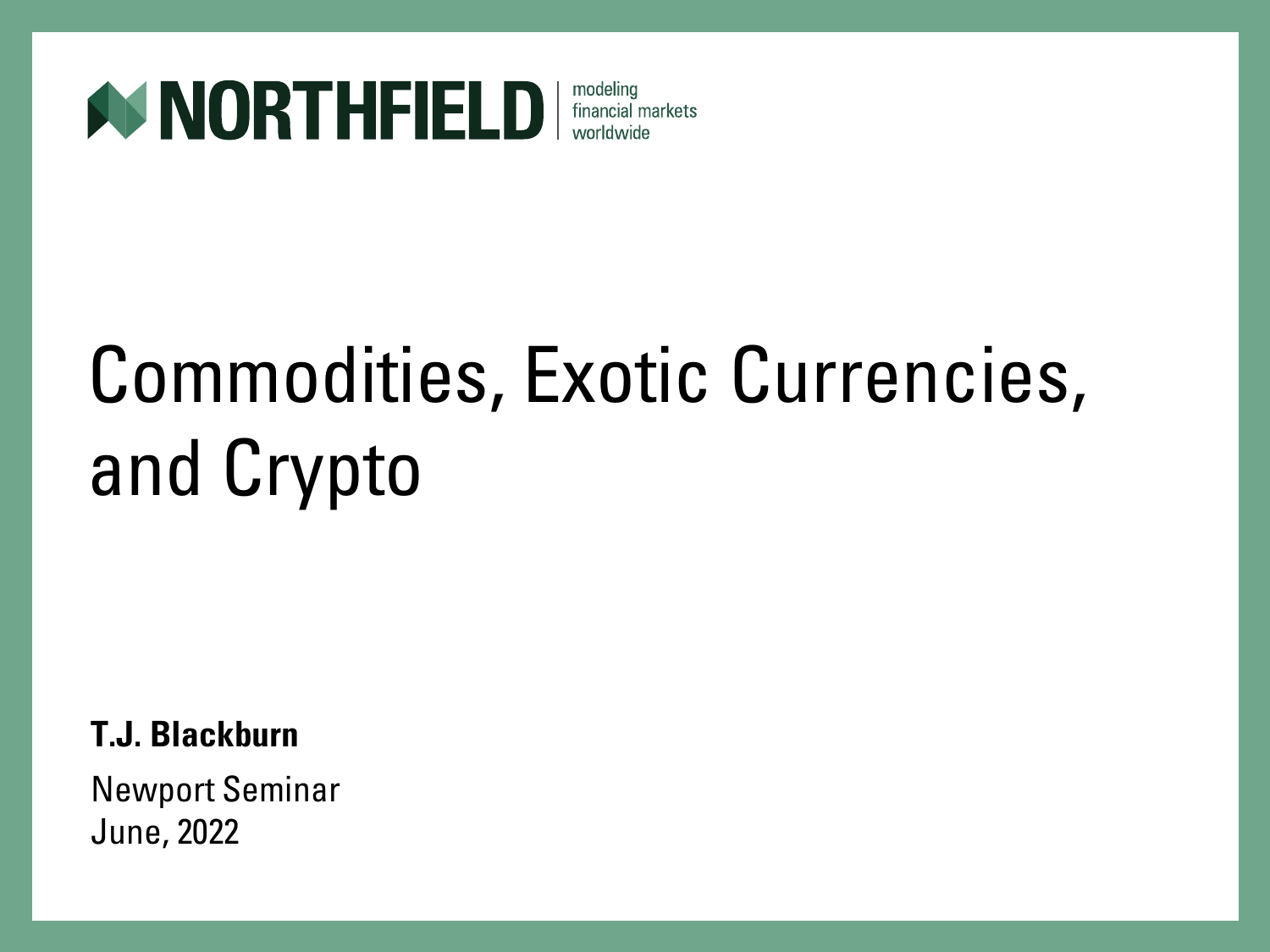### Outline of Today's Presentation

- New and old asset classes
	- − Commodities
	- − Frontier currencies
	- Cryptocurrencies
- Approaches
	- − Machine learning
	- − A priori factors based on economics
	- Dealing with idiosyncratic returns
- Data issues
	- − Regime changes
	- Data history and frequency

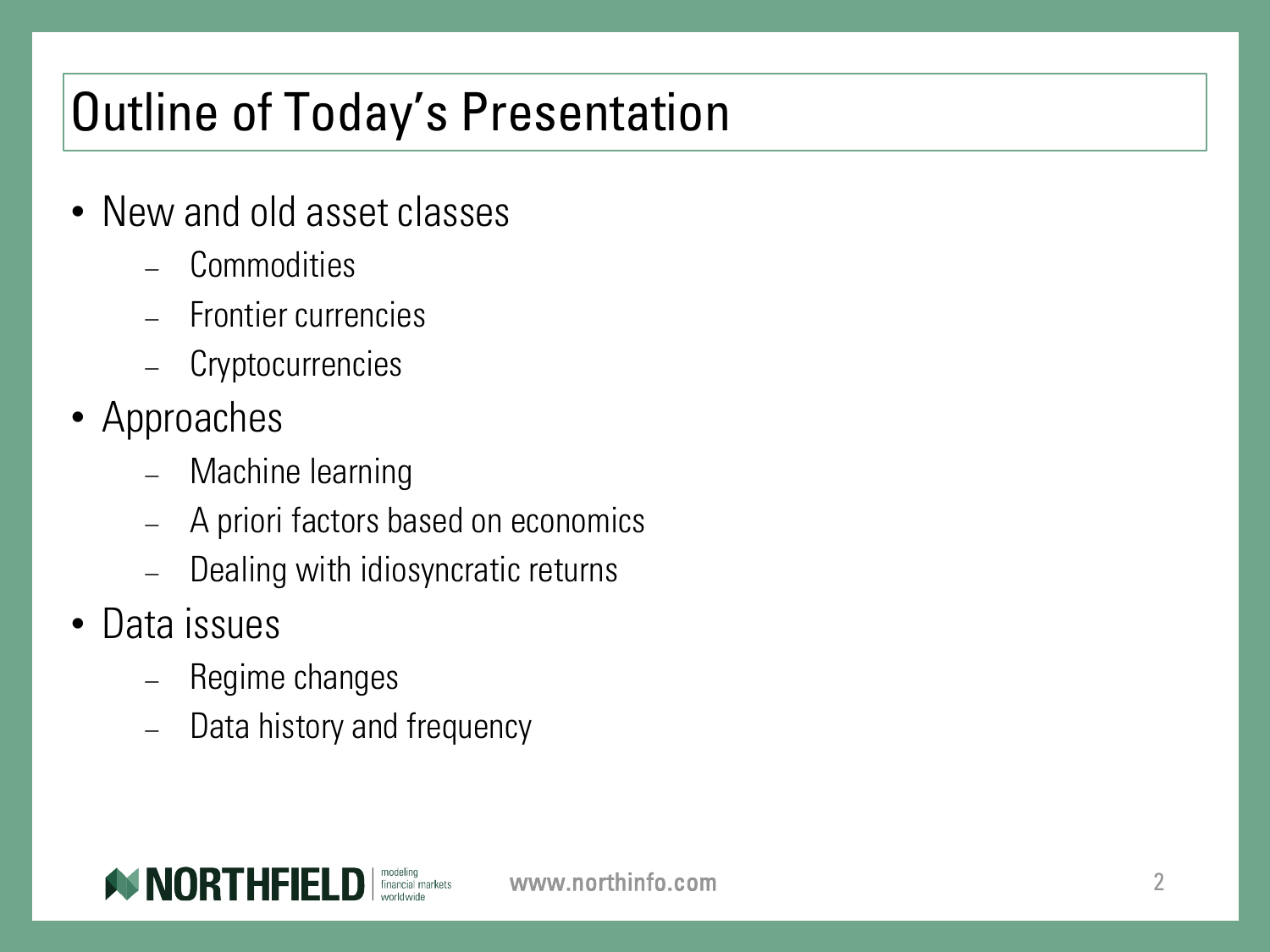#### Northfield Everything Everywhere Model

- Global, multi-asset class risk model introduced in 2001
	- − 90 factors in total, combination of specified exogenous and statistical factors for equities from our equity models
	- − Multiple geographic regions, economic sectors
	- − Observed yield curves for major markets, implied yield curves for small bond markets
	- − Links fixed income credit risk to equity market risks via contingent claims model from Merton (1974)
	- − "On demand" data creation for derivatives

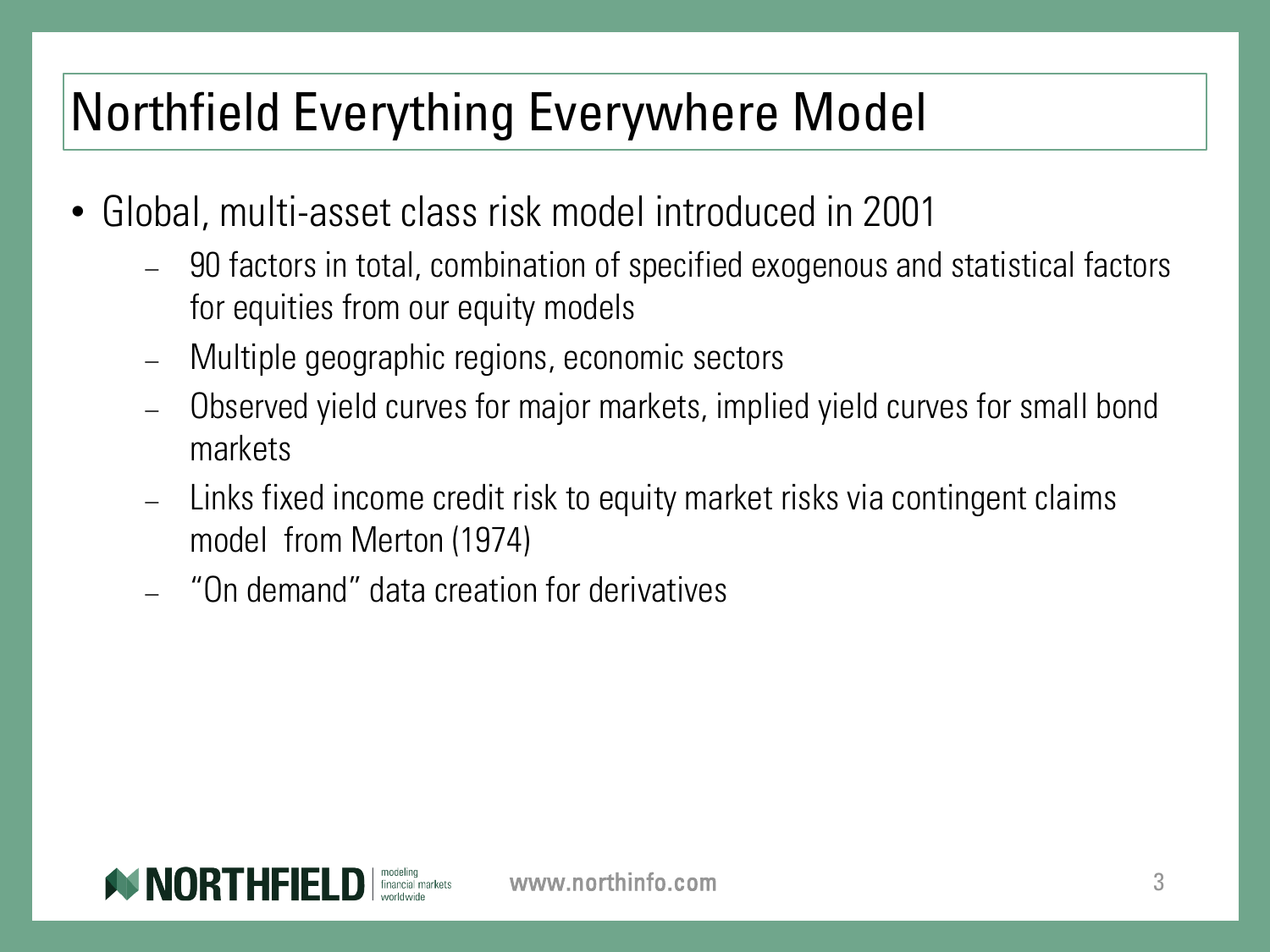#### Northfield Everything Everywhere Model

- Currently provides factor representation of more than six million individual securities, currencies and commodities
	- − Annual horizon (update monthly), 10 Day horizon (updated daily)
- Extensions to non-traded asset classes including real estate, infrastructure and private equity

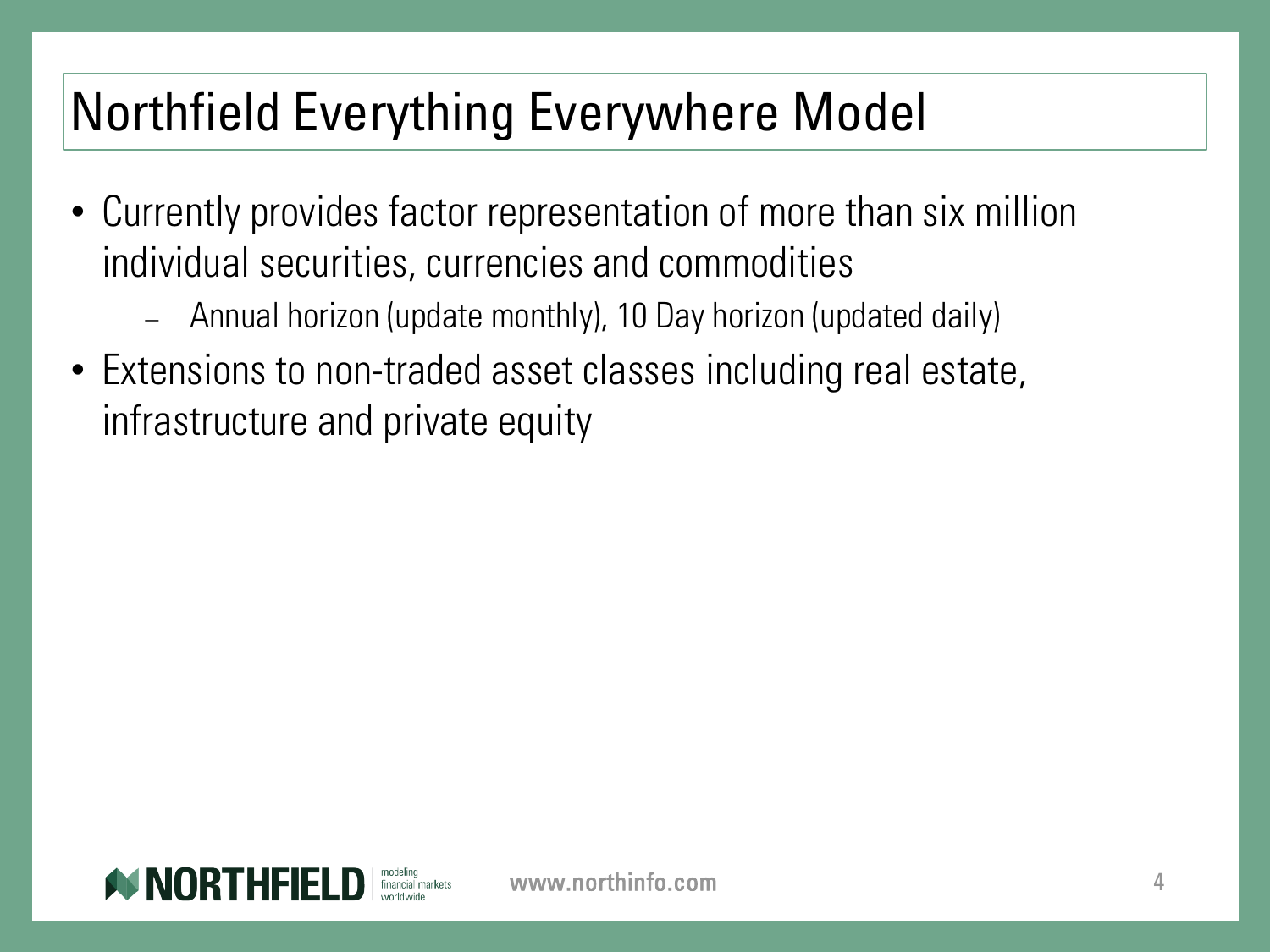# Factor Model Comments

- One possible approach to including commodities, currencies is simply to include each as its own additional factor (basically a full covariance matrix)
	- We reject the full covariance approach for several reasons
	- The observed correlation of commodities to each other and other asset classes is very unstable over time. A factor approach will separate persistent from transient effects
	- Adding lots of new factors to the model increases the potential for an illconditioned factor covariance matrix, which could impact the quality of forecast for all asset classes

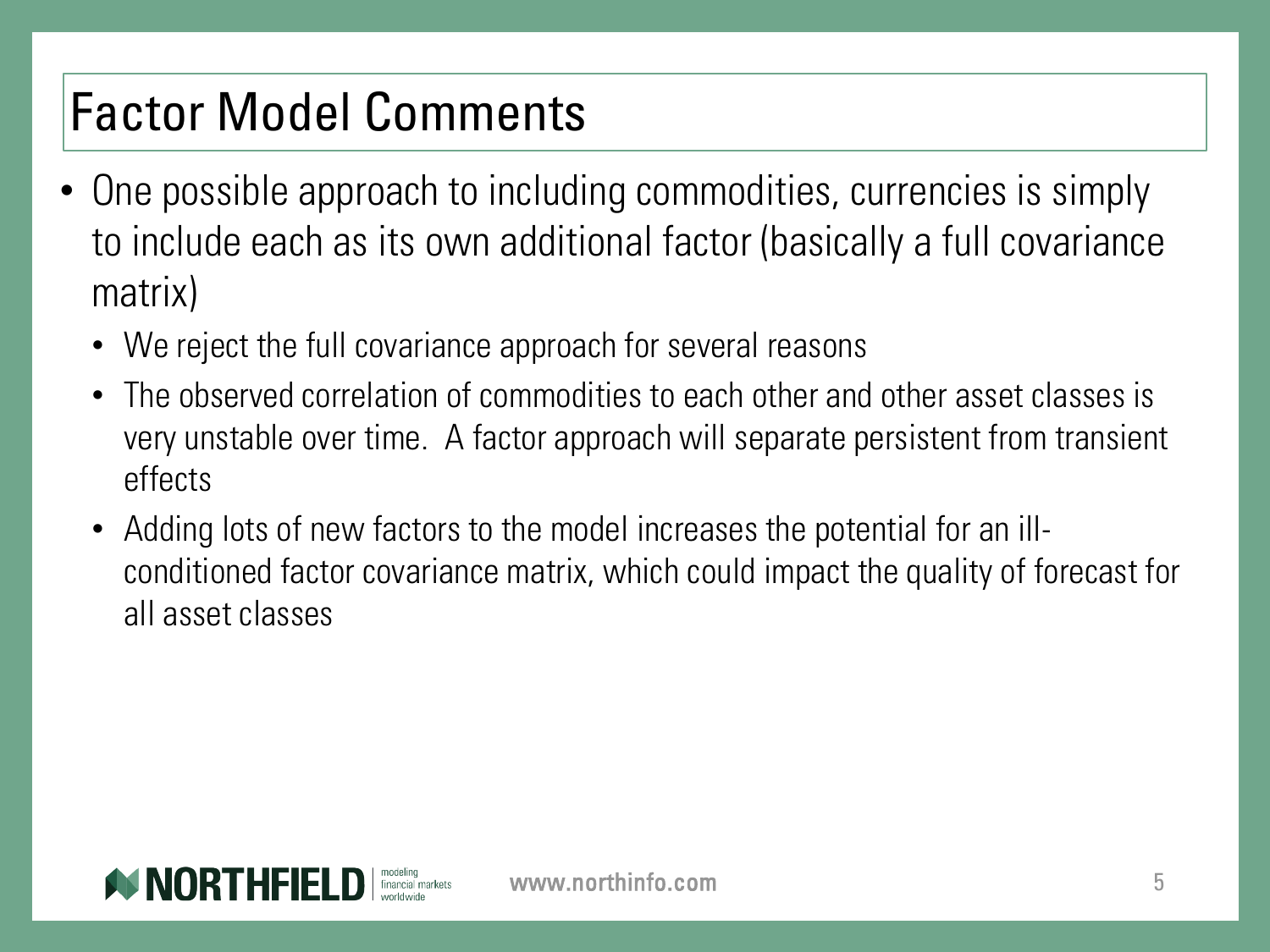

# **Commodities**

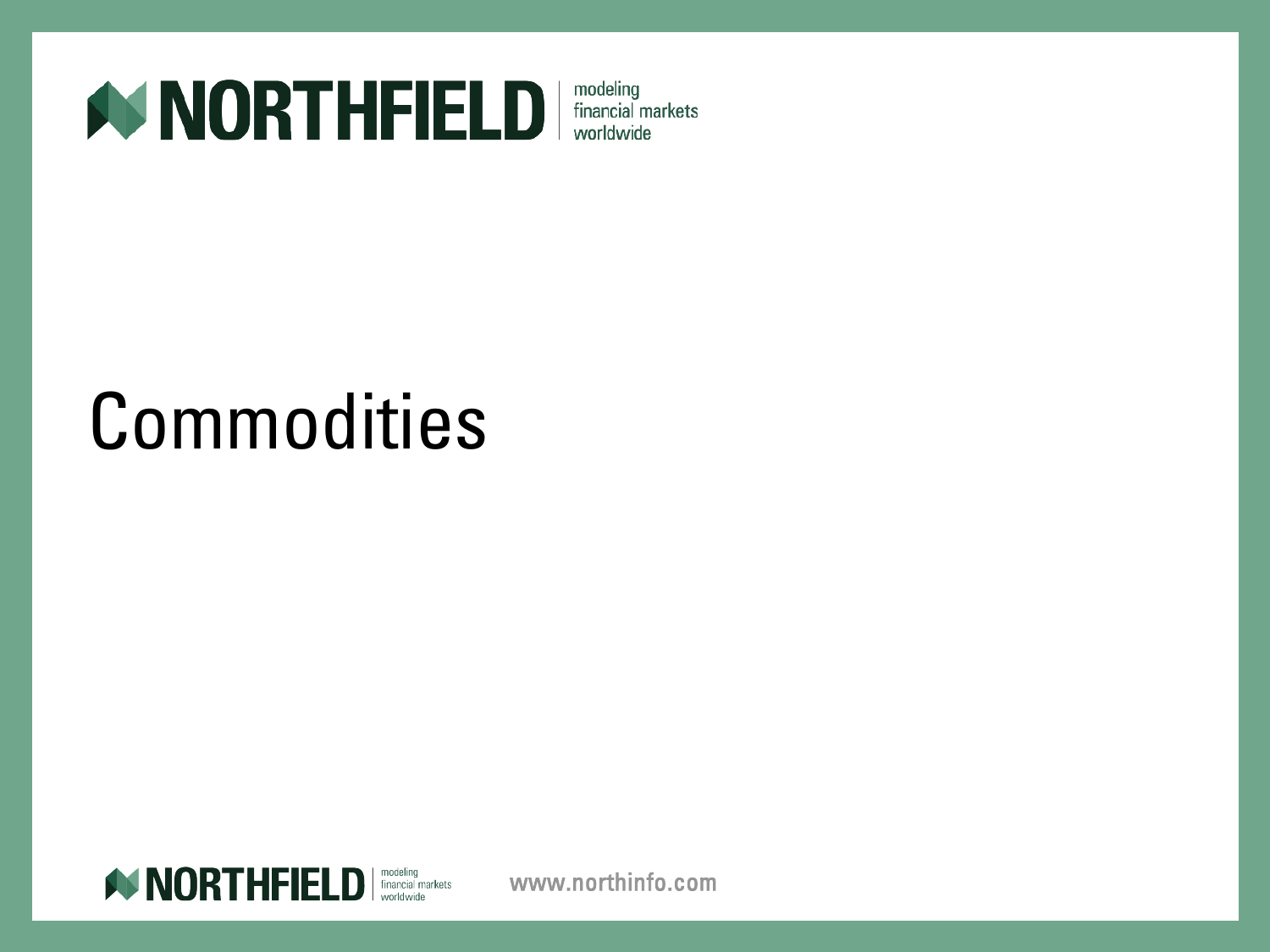### Commodities in Global Model

- Represent commodity contracts in terms of existing Northfield factors, like any other security
- Two stage estimation procedure
- First subdivide the universe of commodities into four groups.
- Agricultural, Energy, Precious Metals, Industrial Metals
- Strikes a balance between variance explained by each of next two steps

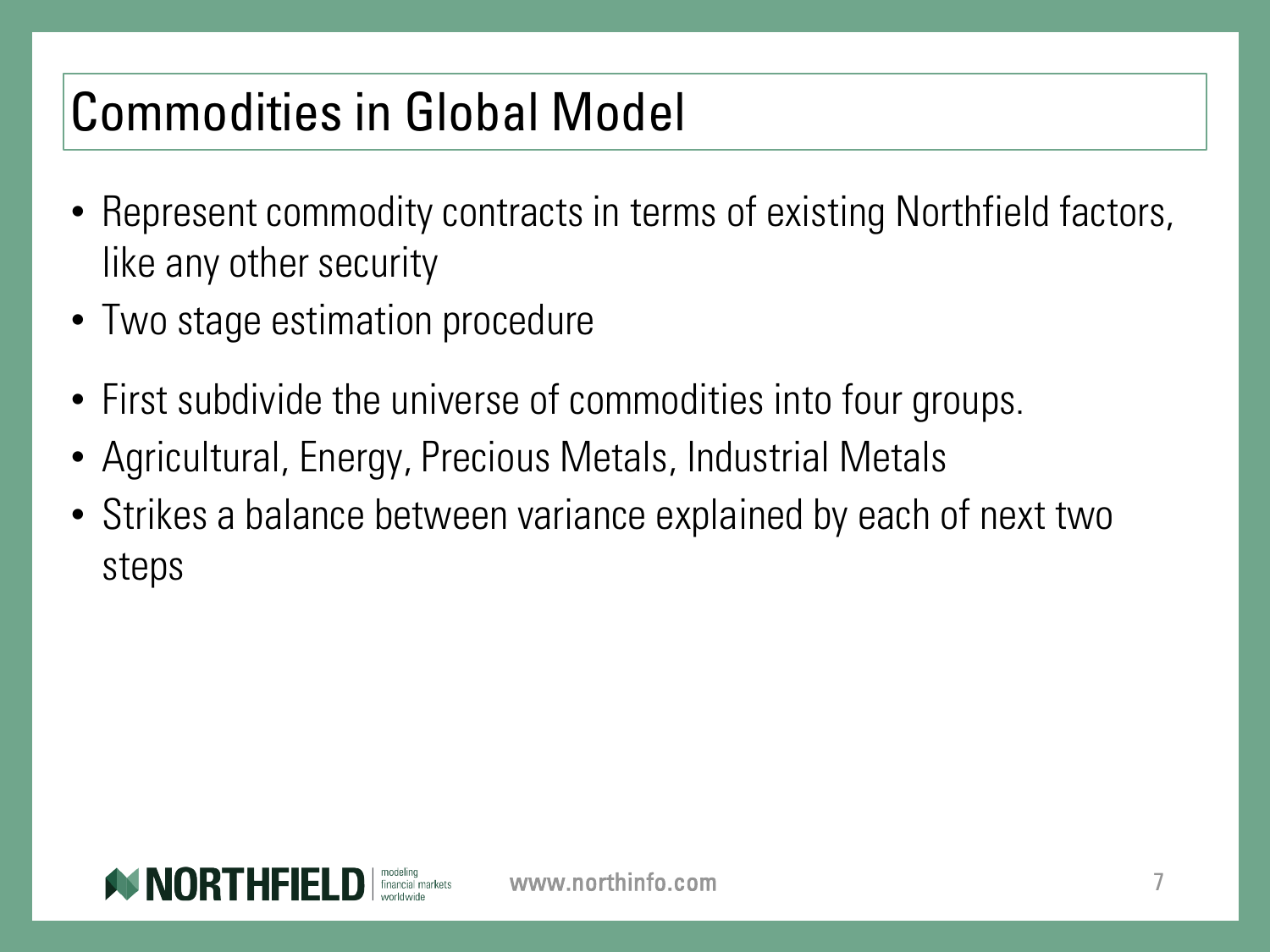#### Commodities Old Procedure - 1<sup>st</sup> Stage

- First stage: Using return history create four Principal Component Analysis (PCA) factor models
	- Orthogonal linear transformation to uncorrelated factor returns

$$
r_{sec,i} = \sum_{i} w_{ij} r_{PC,j} \qquad (\langle r_{sec,i} \rangle = 0)
$$
  

$$
C_{PC,ij} = \langle r_{PC,i} r_{PC,j} \rangle = \sum_{kl} w_{jk} \langle r_{sec,k} r_{sec,l} \rangle w_{li} = \sum_{kl} w_{jk} C_{sec,kl} w_{li} = \sigma_{PC,i} \delta_{ij}
$$

- Each commodity has exposures to the two (usually) strongest PC's for its cluster
	- Separates 'signal' from random 'noise'
- PCA updated monthly, rolling 60 month estimation

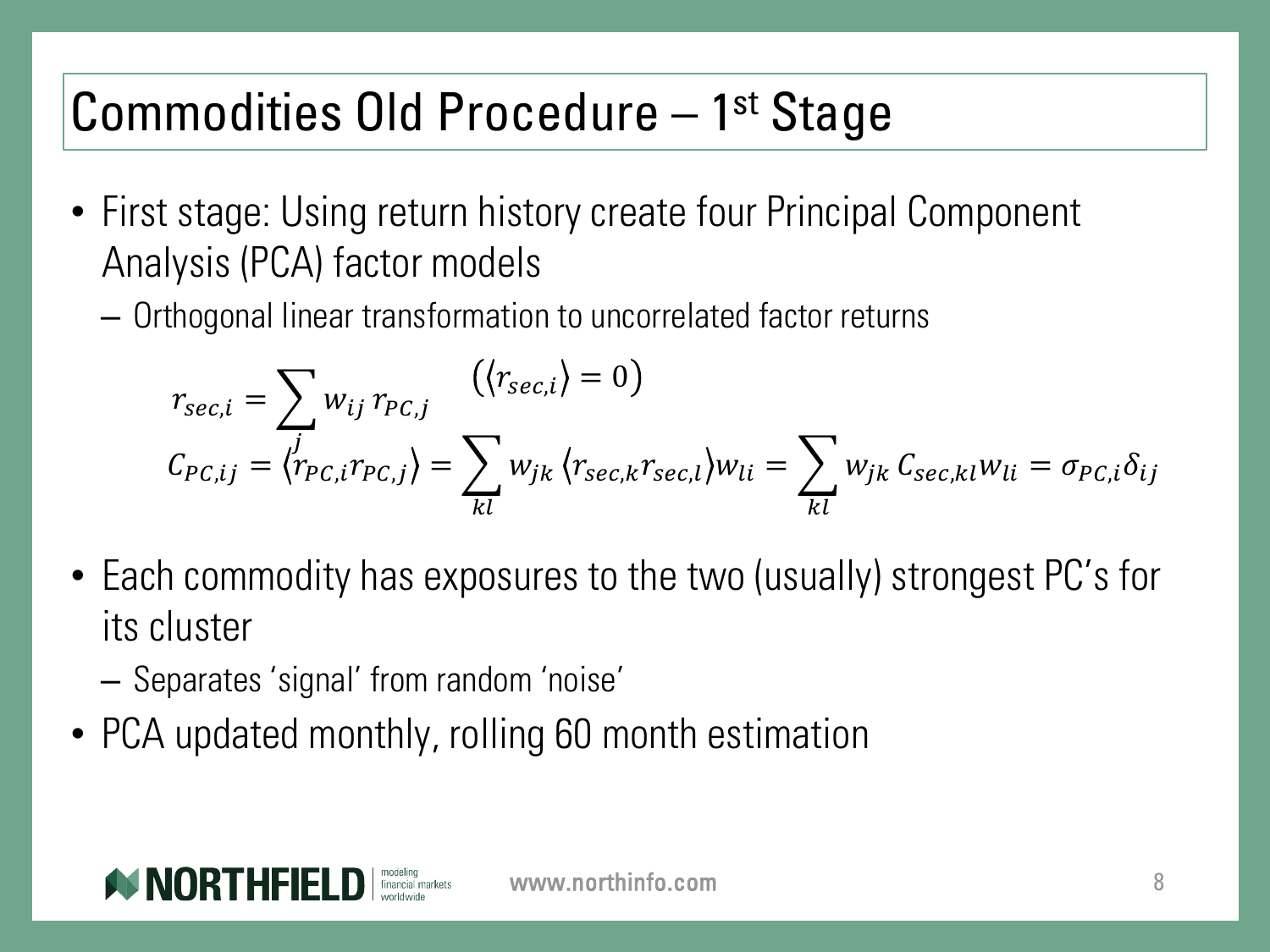#### Commodities Old Procedure - 2<sup>nd</sup> Stage

• Second Stage: Restate the PCA factor exposures into factor set defined by the Global model.

$$
r_{PC,i} = \sum_j l_{ij} r_{fac,j} + \epsilon_i
$$

- Each commodity PCA factor is treated as a new security
- Factor loading are established by time series regressions of the PC returns against apparently relevant factors

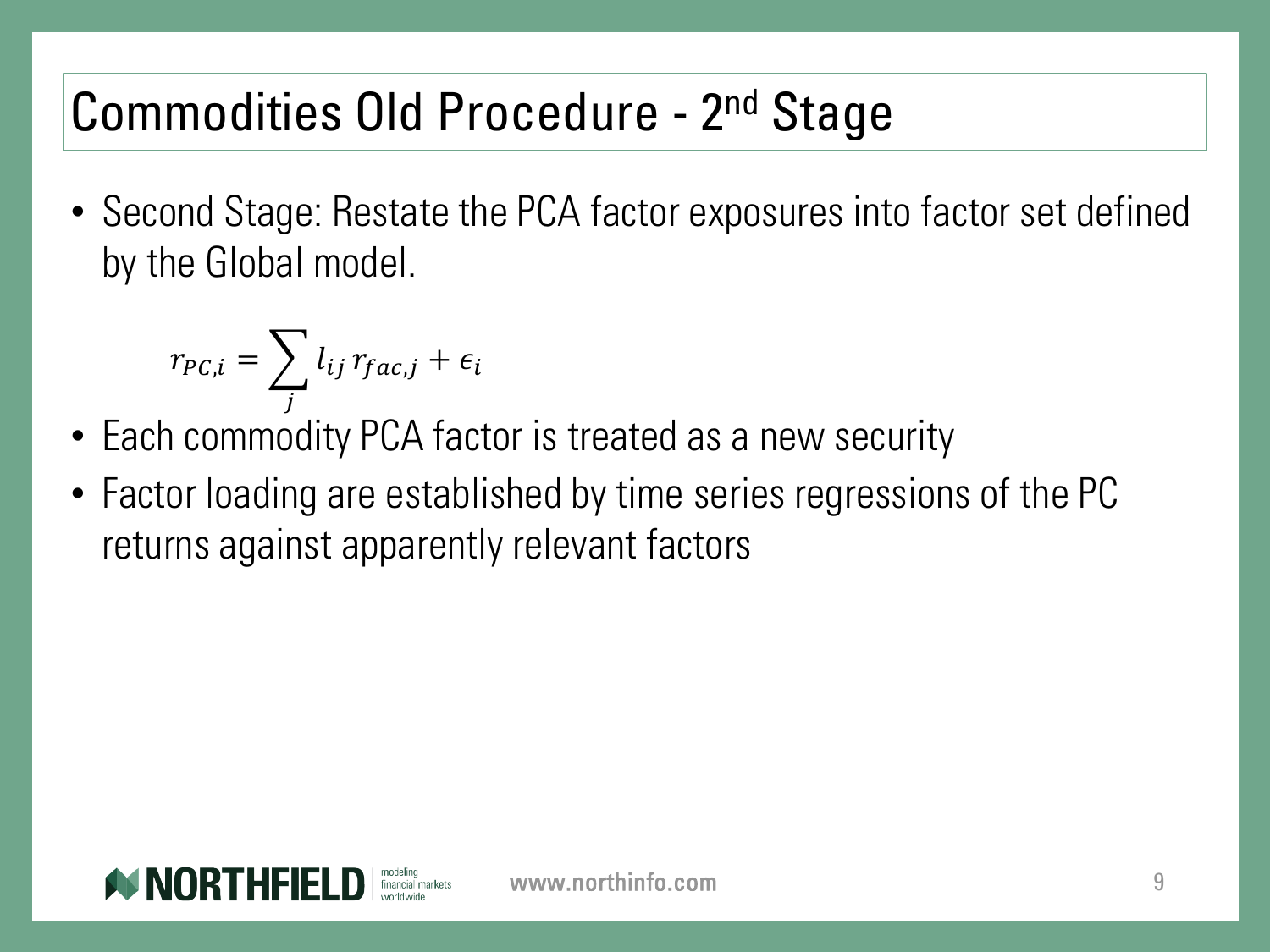#### Update

- First step objective and can easily be updated monthly
- Second step somewhat subjective and not as simple to update
- Automated model building or 'machine learning' techniques can update objectively

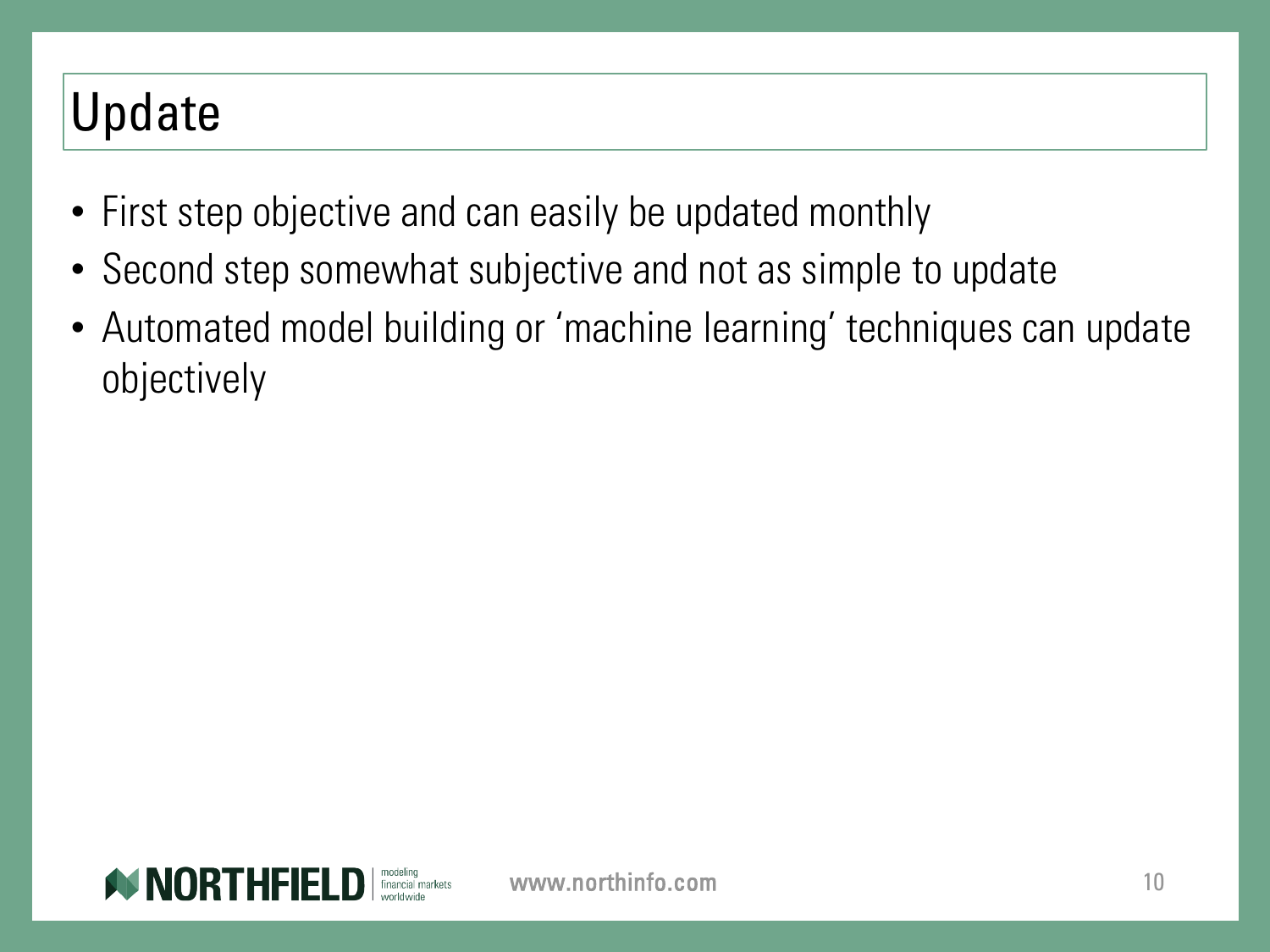# Selecting a method

- Tried a number of automated model building procedures:
	- Stepwise regression (bad) based on AIC, t stat,  $r^2$
	- − Mallow C, PRESS
	- − Ridge regression, LASSO
- Simulated returns to securities with known loadings
	- − Randomly selecting Northfield factors and loadings
	- − Calculated returns from actual historic factor returns
	- − Added random idiosyncratic returns
- Tested all methods
	- − Evaluate based on prediction error, r<sup>2</sup>, correct factors
- LASSO consistently performed best

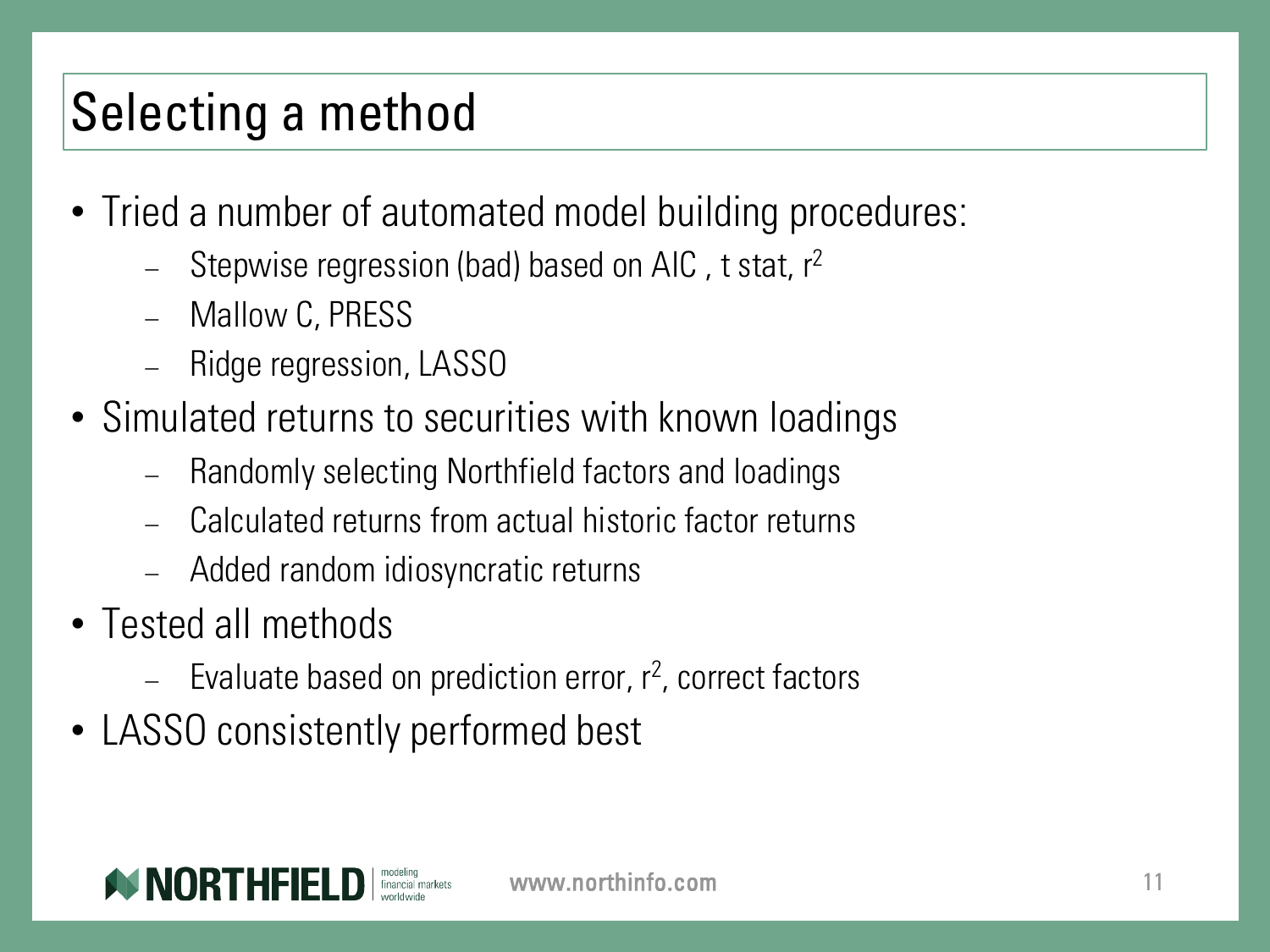# LASSO

- LASSO combines factor selection with shrinkage toward zero
- Uses L1 penalty



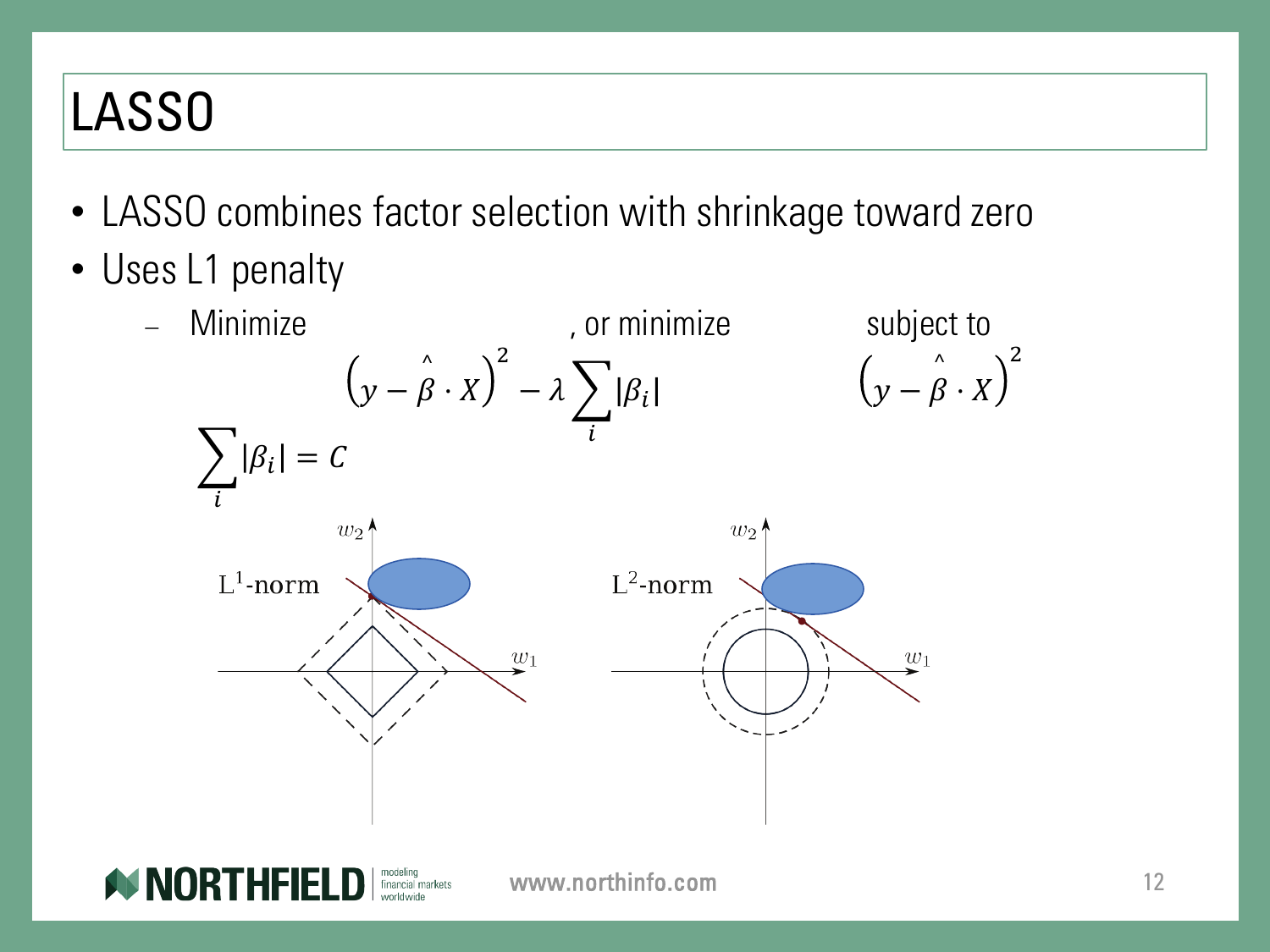### Cross validation

- Lasso requires specifying a penalty value
- Chosen by cross validation
	- Divide historical data used for calibration into two sets
	- One set to estimate parameters using different penalty values
	- − Remaining data used to evaluate which parameter performs best



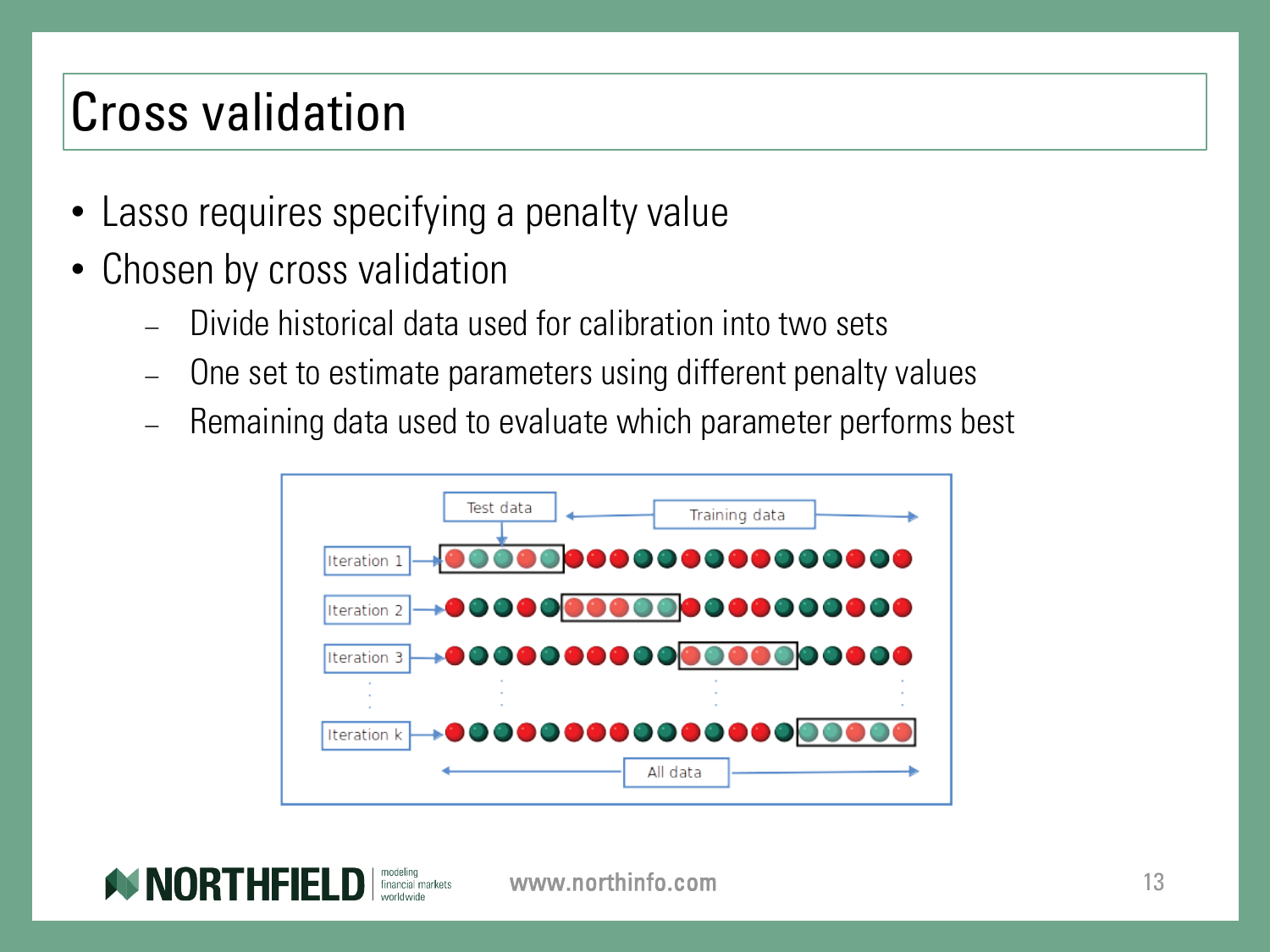# Empirical Test

- Estimate the model as of December 31 of each year from 2004 to 2017
- Form thousands of equal weighted portfolios of commodity contracts
- Estimate portfolio returns for each month of the subsequent year based on known contemporaneous EE factor returns
- Calculate the correlation of forecast returns with actual realized returns out of sample for each portfolio, as well as predicted and actual risk
- Results very similar to previous method

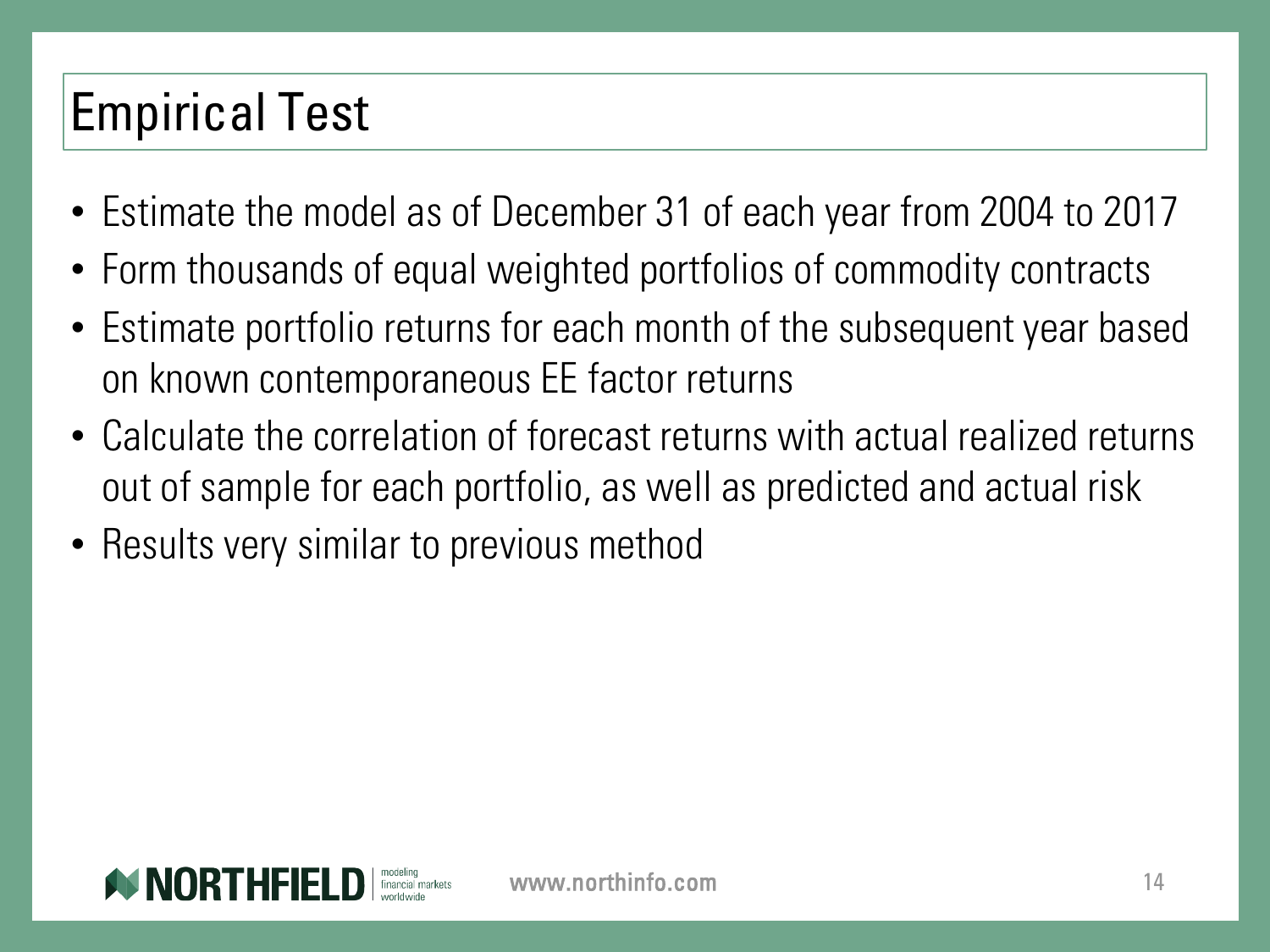

# Frontier Currencies

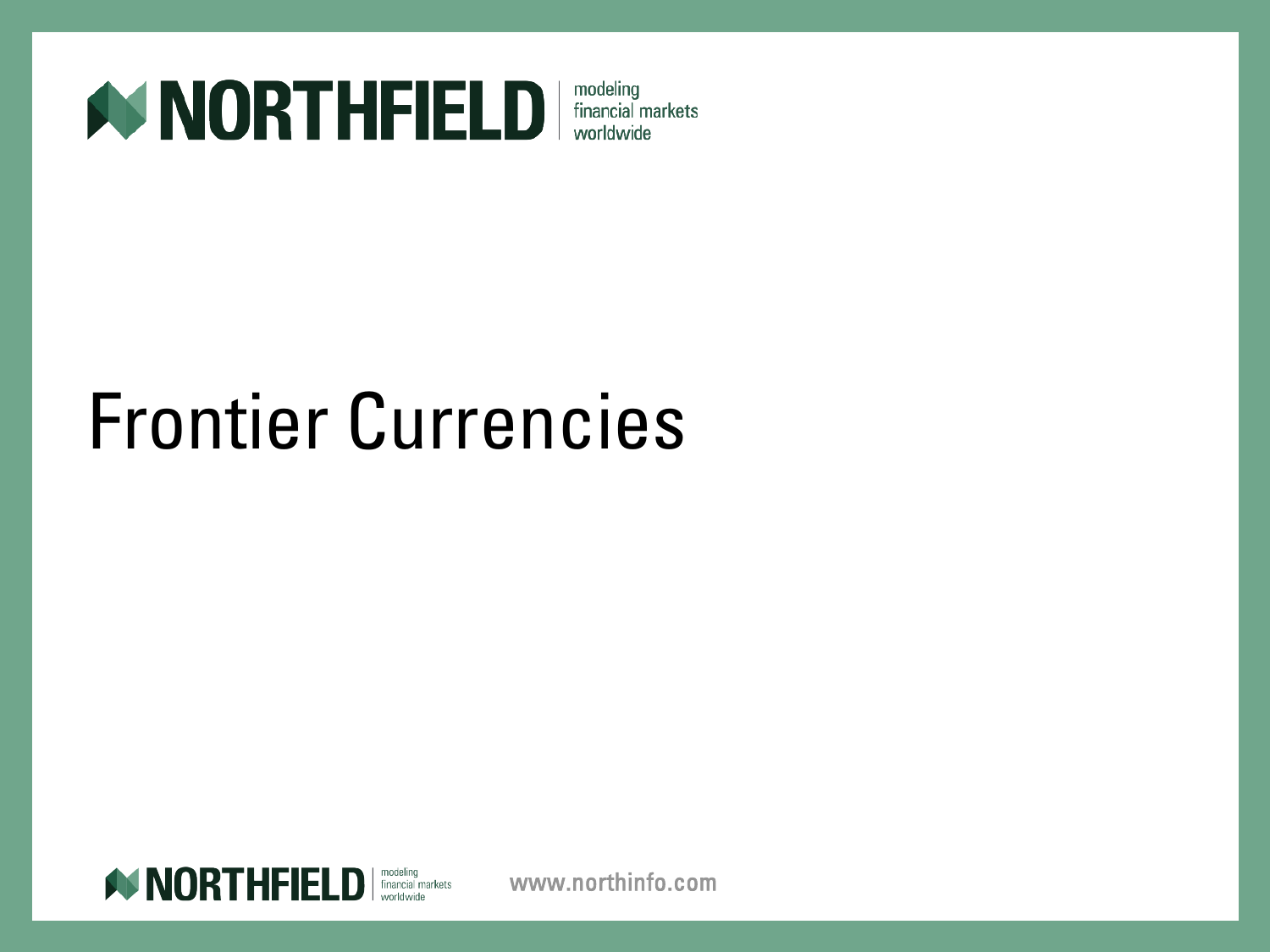# Approach

- Hoped to use same approach as commodities, possibly with some restrictions on factors used
- Just not enough explanatory power in existing factors- frontier currencies too idiosyncratic
- New approach
	- Dependence on currencies of trade partners
	- − Since largest common effect is due to fluctuations of US dollar, basket of currencies to represent US dollar dependence
	- − Also use oil, non-energy minerals sector, market development factors

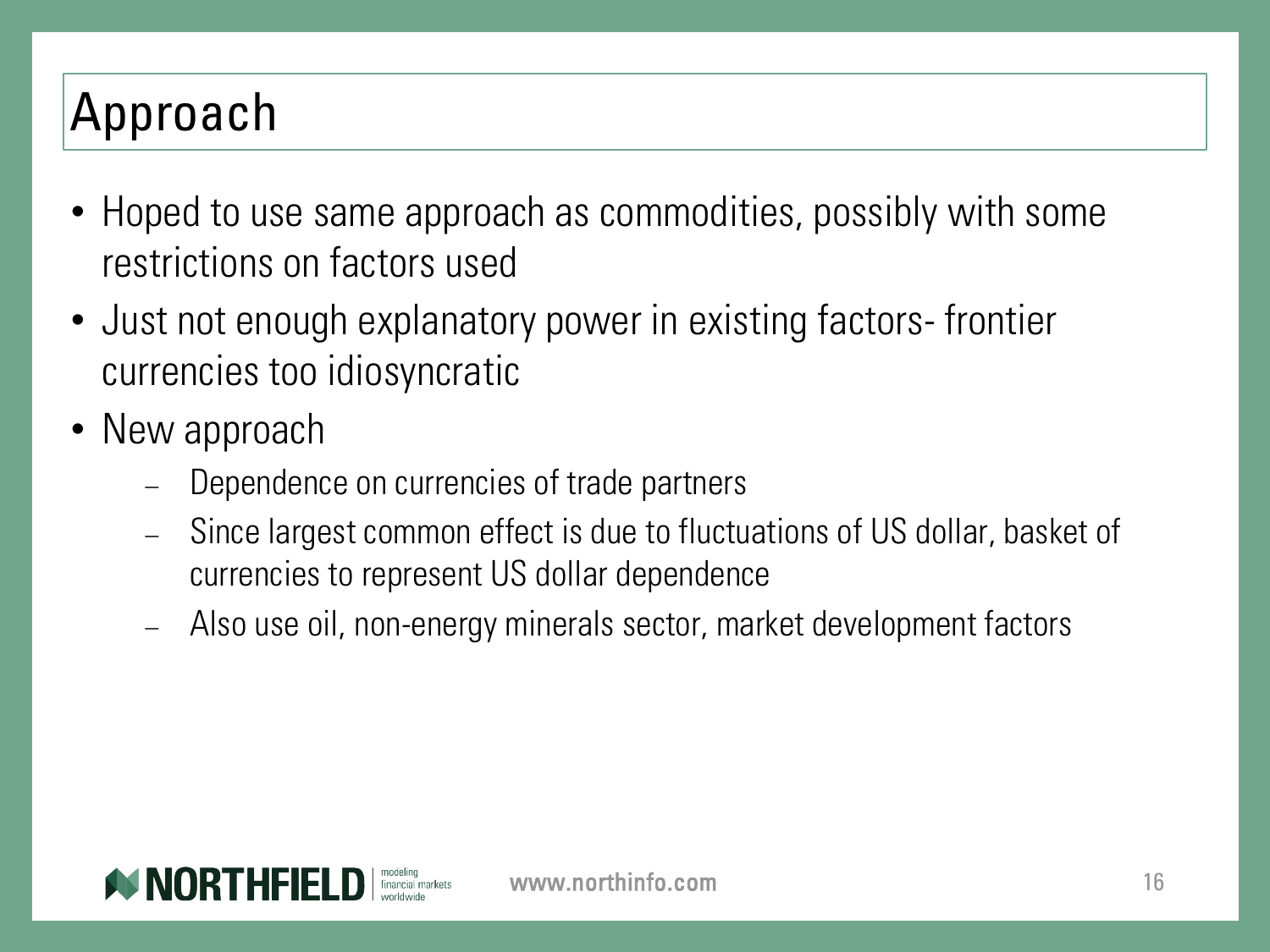# Handling common 'idiosyncratic' risk

- Frontier currencies have significant 'idiosyncratic' risk
	- − While this risk is idiosyncratic from the perspective of the currency, all securities denominated in that currency will share that common risk
	- − Therefore it is important not to let this 'idiosyncratic' risk diversify away.
- The same can be said of frontier market risk more broadly: if there is, e.g., an outbreak of civil war in a country, all securities in that country will suffer
- We handle this by giving all securities denominated in a given frontier currency an identical 'issuer' code

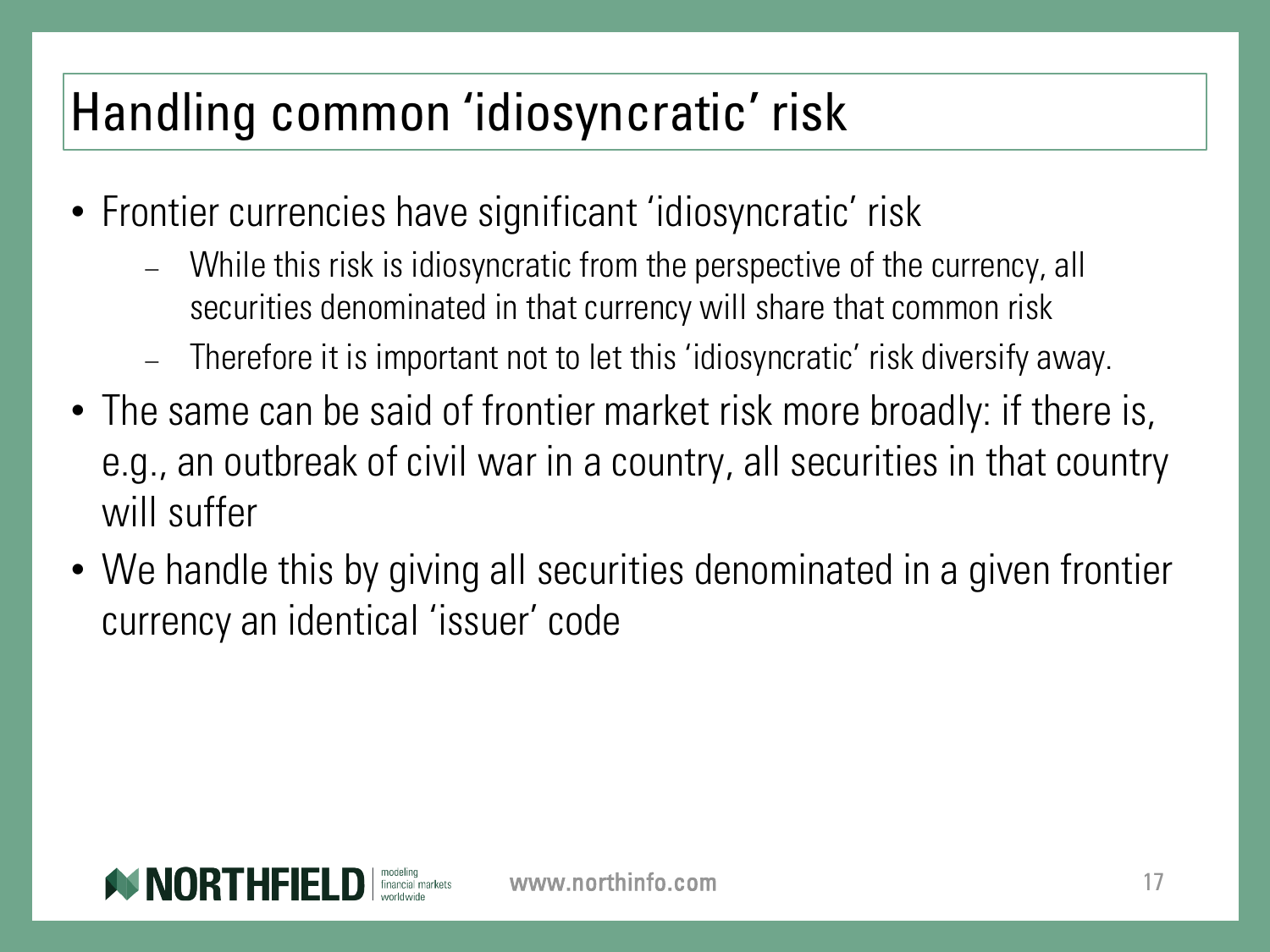#### Looking out for regime changes

- Model only good to the extent future looks like the past
- Frontier market currencies can have significant regime changes pegged or unpegged, runs on currency, hyperinflation, etc.
- We automatically check to see if residuals are increasing with time. If so, we shorten the time period used to calibrate the model



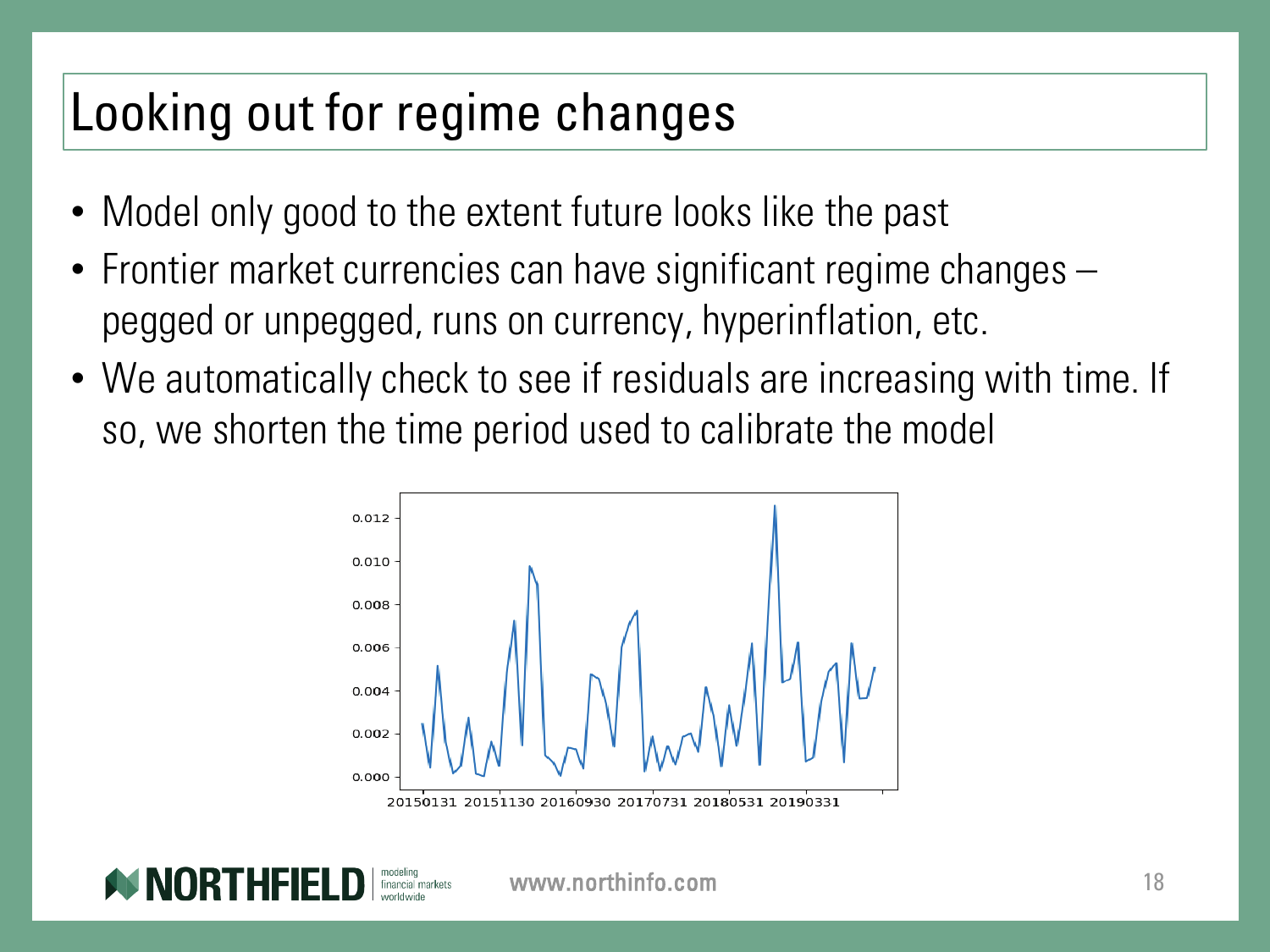## Adjust for market pricing of risk

- Finally, to account for effects not captured by our model, we compare modeled risk to market indications of risk
- Each country has sovereign credit rating. To convert this into a risk, we use the credit spread on financial sector companies in the same region and credit rating
	- − For a derivation of this relationship see Estimating an Investor's Volatility/Return Tradeoff: The Answer is Always Six (northinfo.com).
- If the market implied risk is less than our predicted risk, we scale the idiosyncratic risk up to make them match

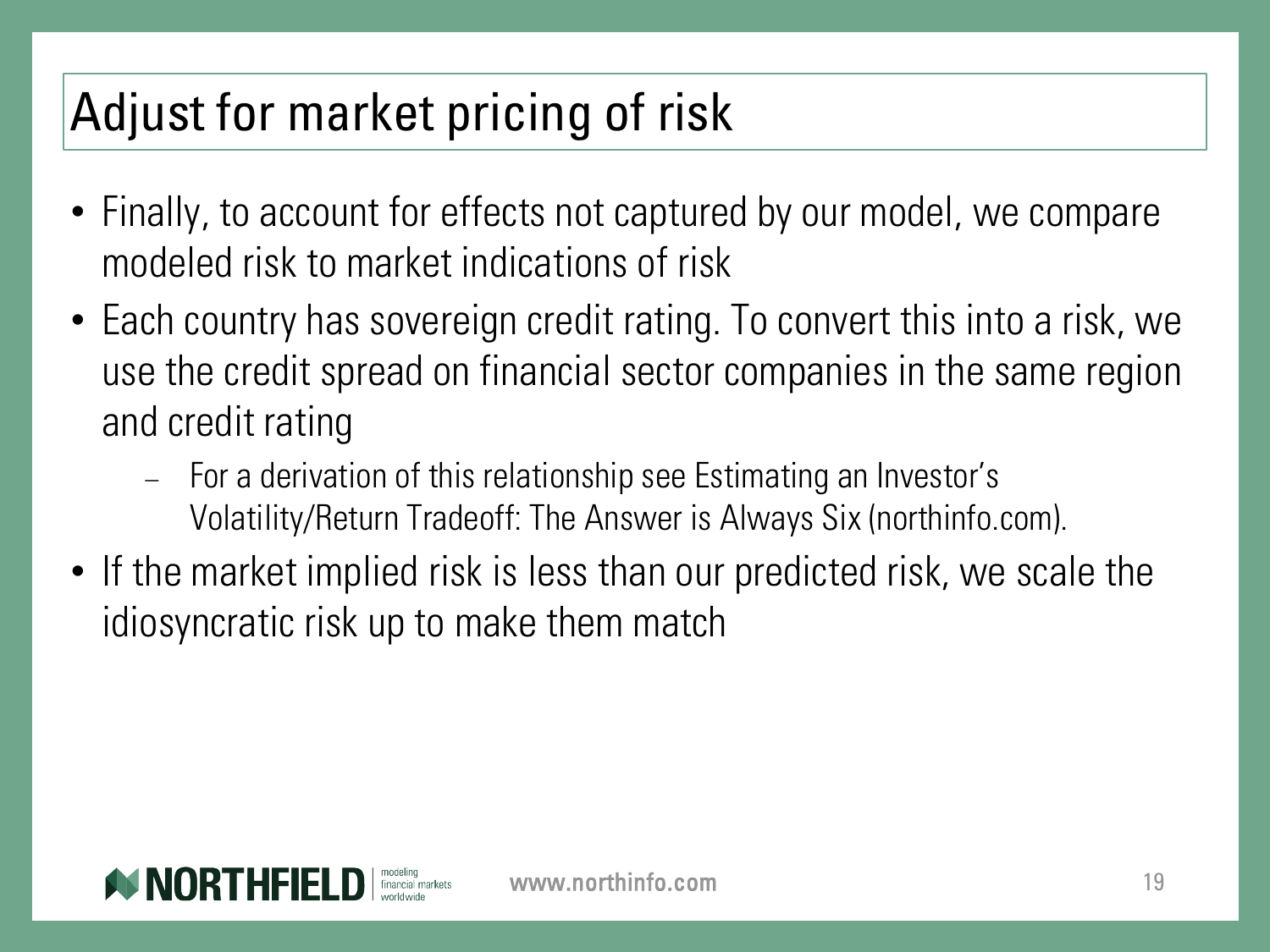

# Cryptocurrencies

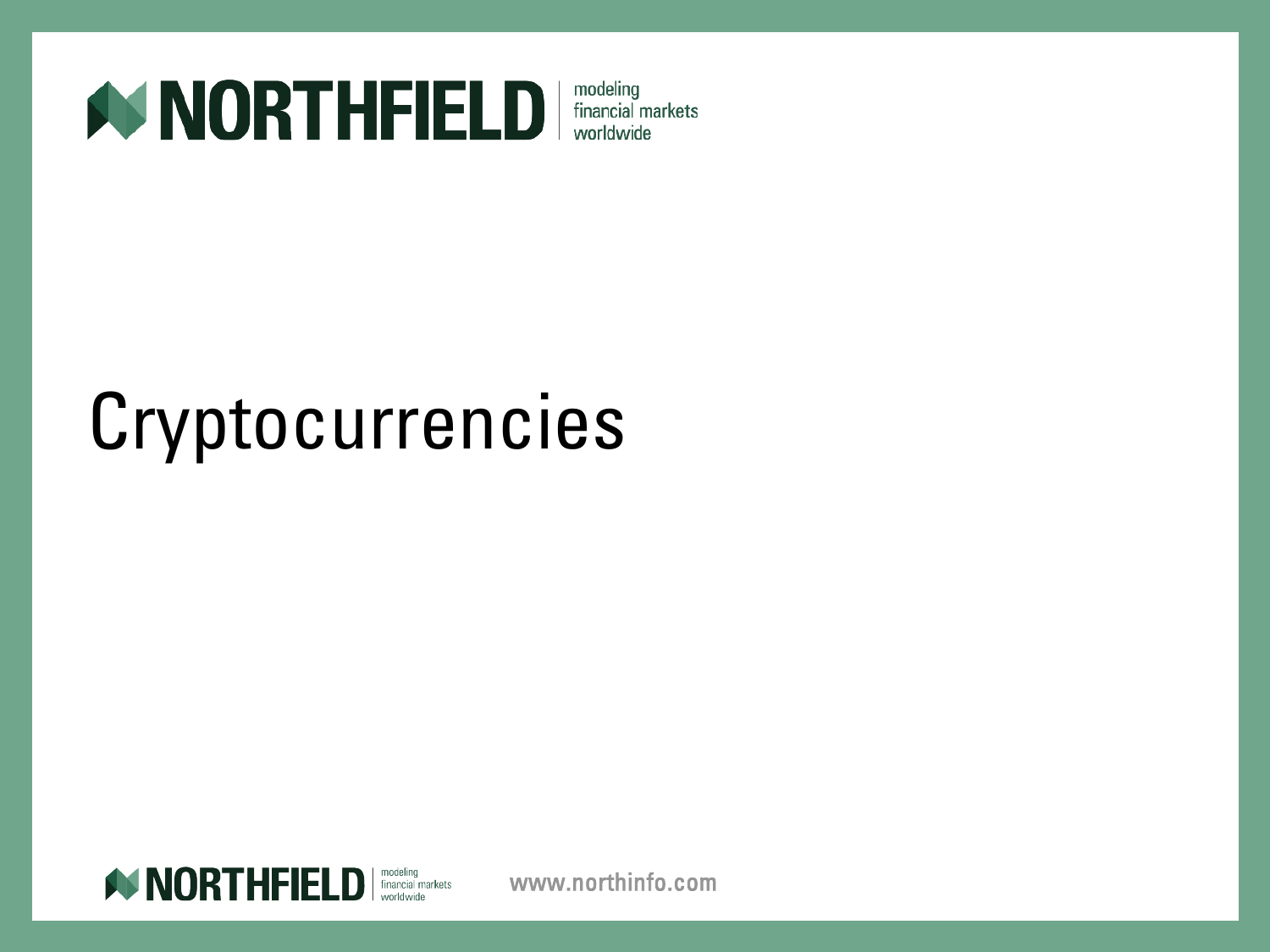# Approach

- Again using PCA-LASSO approach used for commodities
- Main challenge here is lack of history
	- Most crypto only dates back a few years
	- − Northfield factor returns are monthly, so not many observations for regression
- Several work-arounds
	- − 'Disaggregating' lower frequency returns using proxy data Chow-Lin method
	- − Just use Bitcoin returns for regression, map other crypto onto bitcoin main PC is crypto market anyway
- Data quality also a challenge

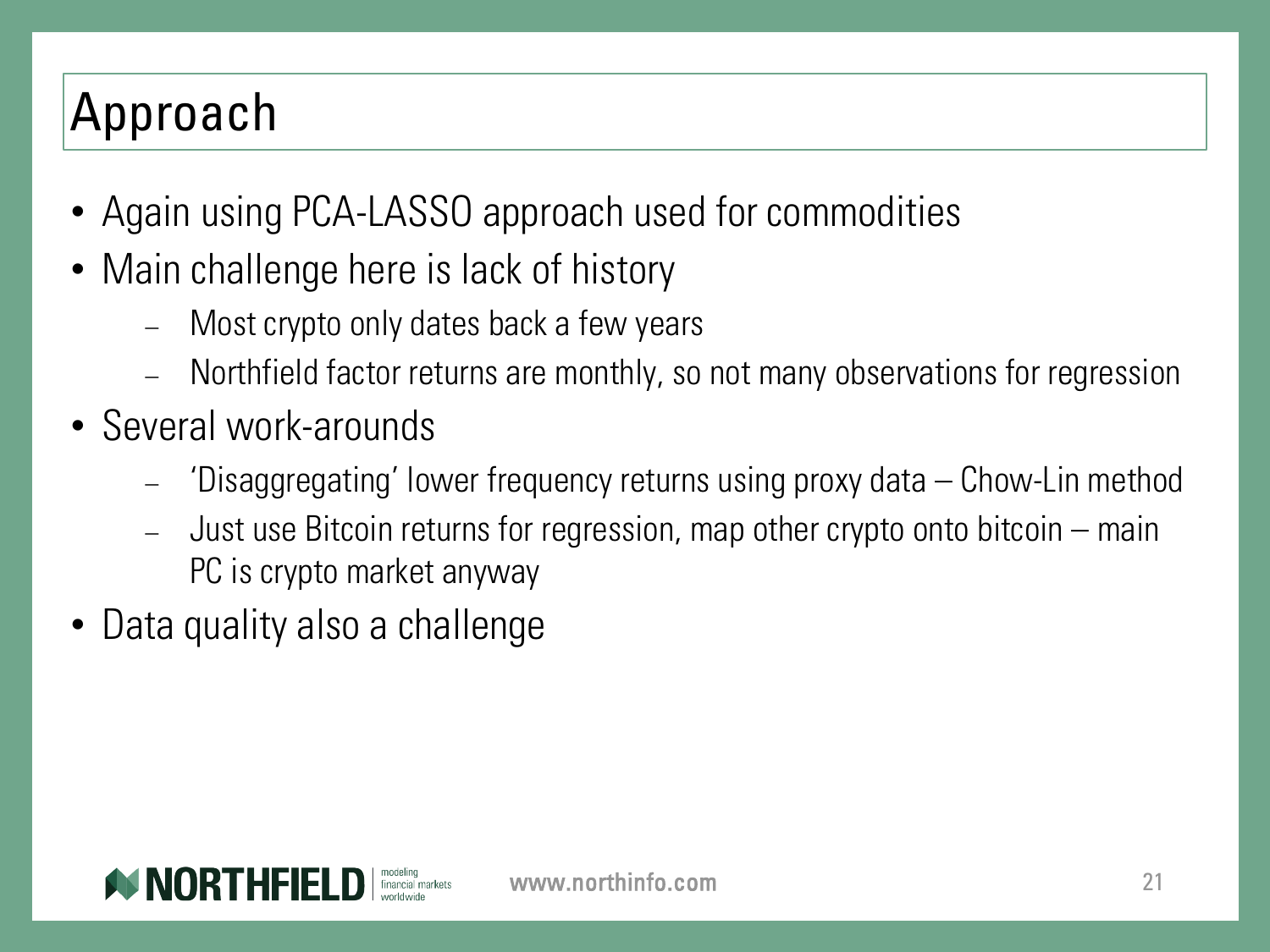### Dealing with Idiosyncratic risk

- Cryptocurrencies can have very volatile and non normal return distribution
- Potentially a lot of unrealized risk with short history
- We have several approaches to deal with this

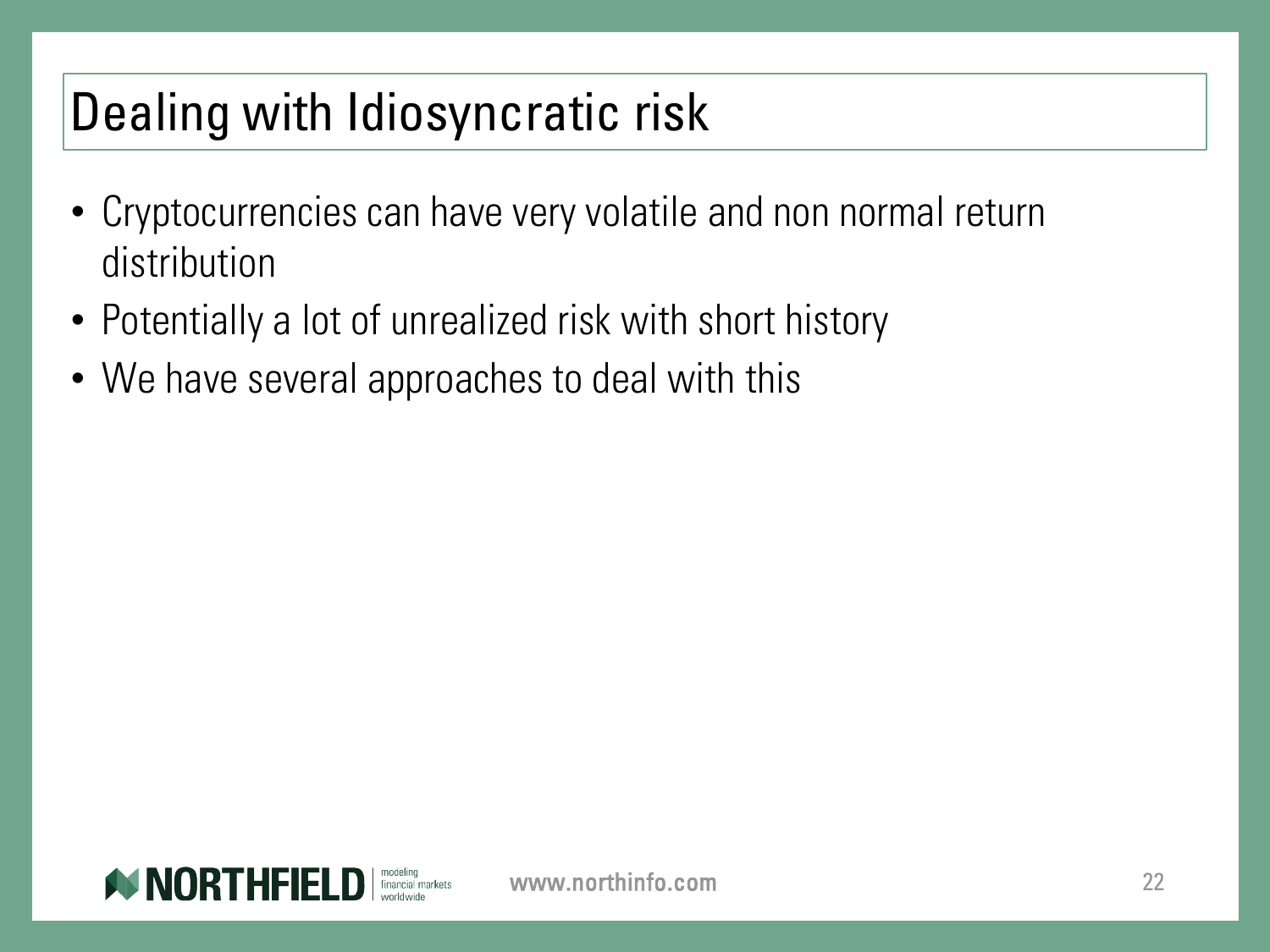### Dealing with Trends

- The first is the use of "root mean square" (RMS) rather than standard deviation as the measure of dispersion of factor returns.
	- − We are treating crypto returns as if markets are very efficient so mean returns to a factor should be close to zero, rather than whatever time series mean is observed.
	- − An asset that goes up 10% per month every month for two years (as with Internet stocks in the late 1990s) would have a std. dev. of zero but a significant RMS.
	- − Northfield models have captured these effects for many years as described in Getting an Early Jump on Market Anomalies: Lessons from the Internet Stock Phenomenon (northinfo.com), later published in Journal of Index Investing

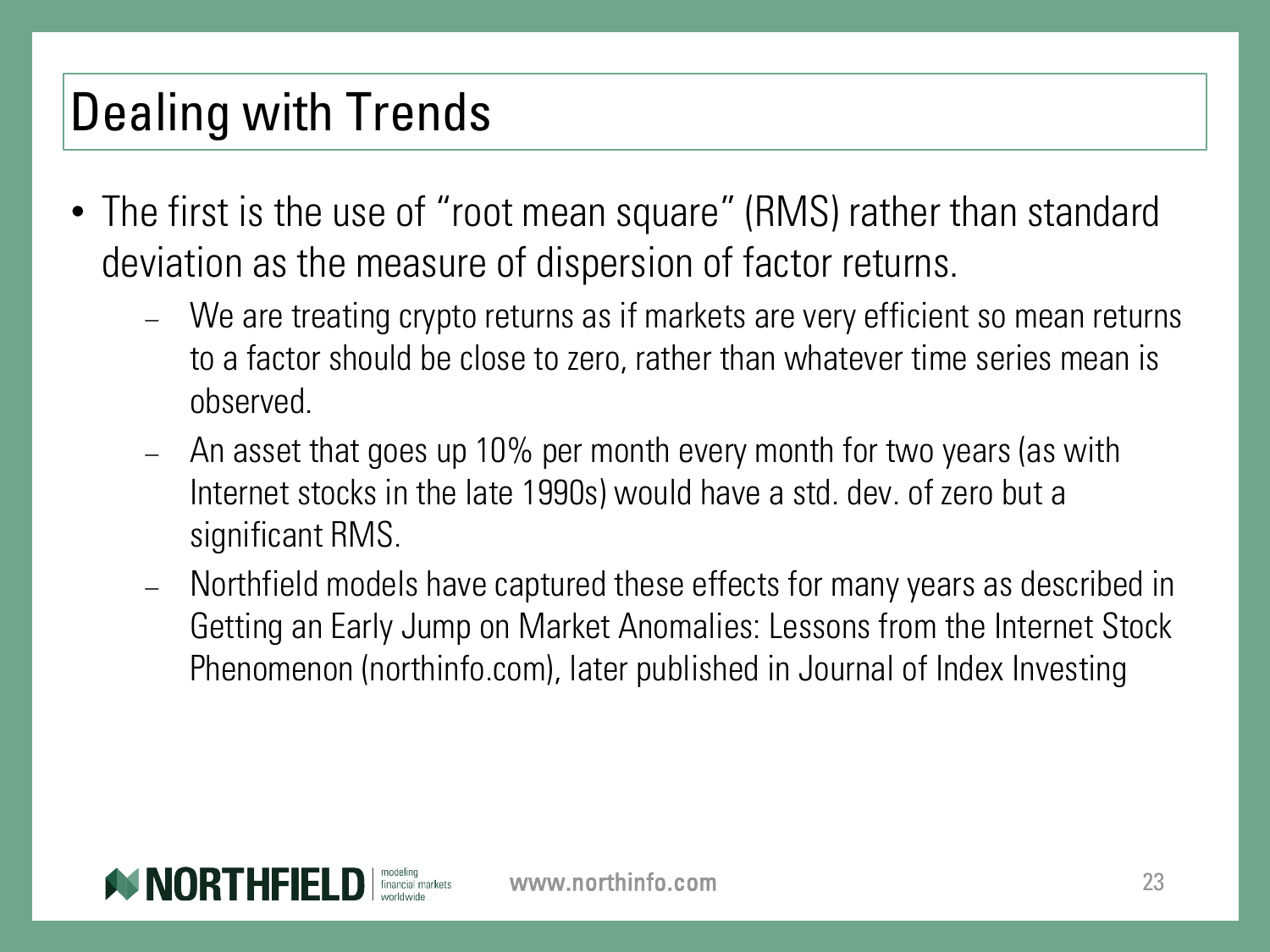# Open Wide

- The second technique is the idea of "range based" volatility measures, also replacing the usual definition of standard deviation of returns.
	- − One way to think about the volatility of an asset is to consider the percentage distance between the highest and lowest prices observed during a particular period (e.g. day, month, year).
	- − If the high and low prices are close together, the asset has low volatility. If the high and low prices are far apart, the asset is volatile.
	- − Several papers starting with Parkinson (JoB, 1980) have shown that if returns are IID, there is a direct algebraic transformation between traditional return volatility and range-based measures.

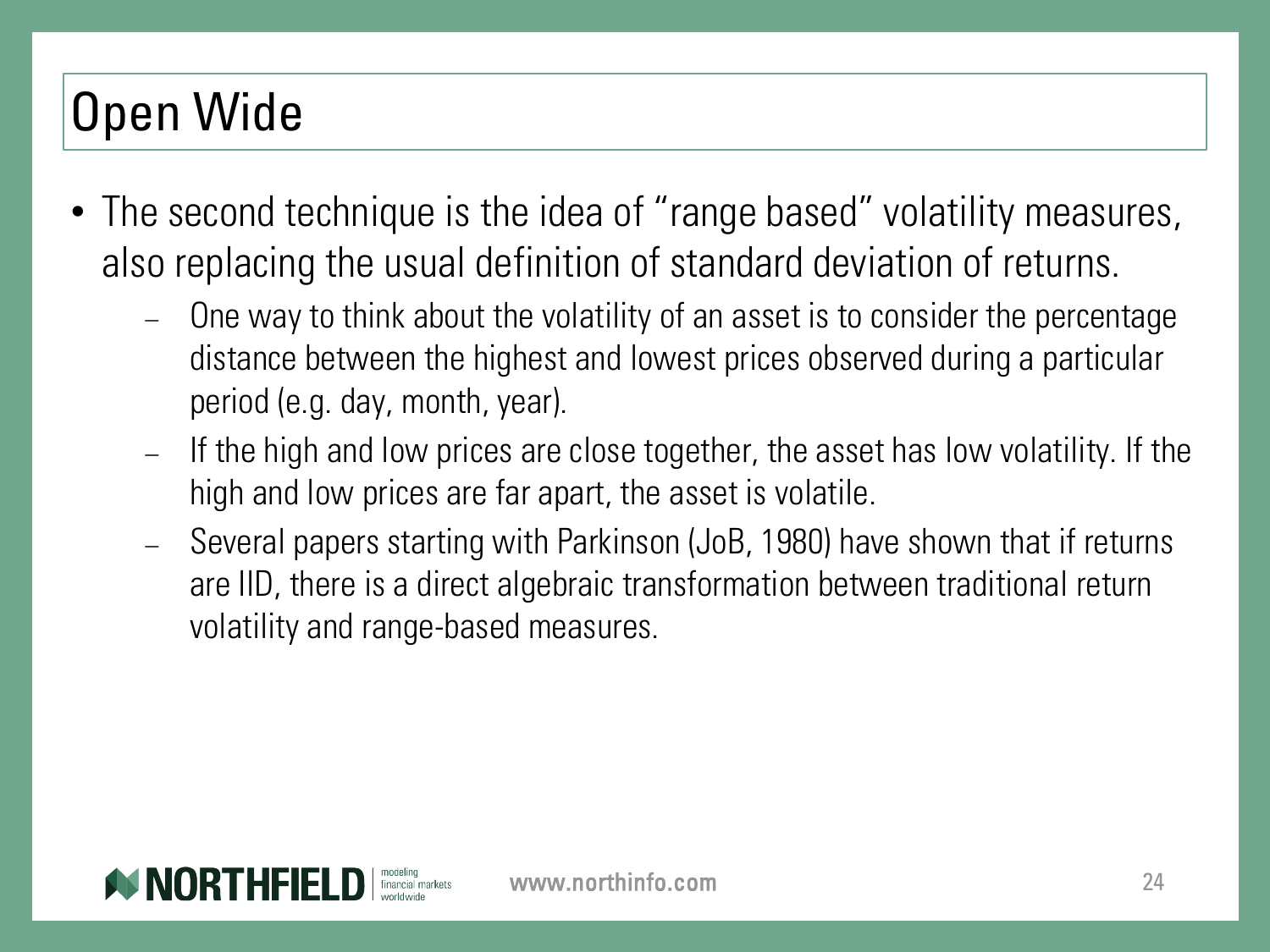# Carry Trade

- The third input to currency risk estimation is the availability of a "carry trade" wherein bank deposits denominated in a particular currency offer higher interest rates than in major currencies.
- These accounts do not carry any form of government deposit insurance, so the risk of counterparty failure is substantial.
- "Bitcoin savings accounts" are available with yields over 8% annually, as compared to close to zero for retail accounts in the US

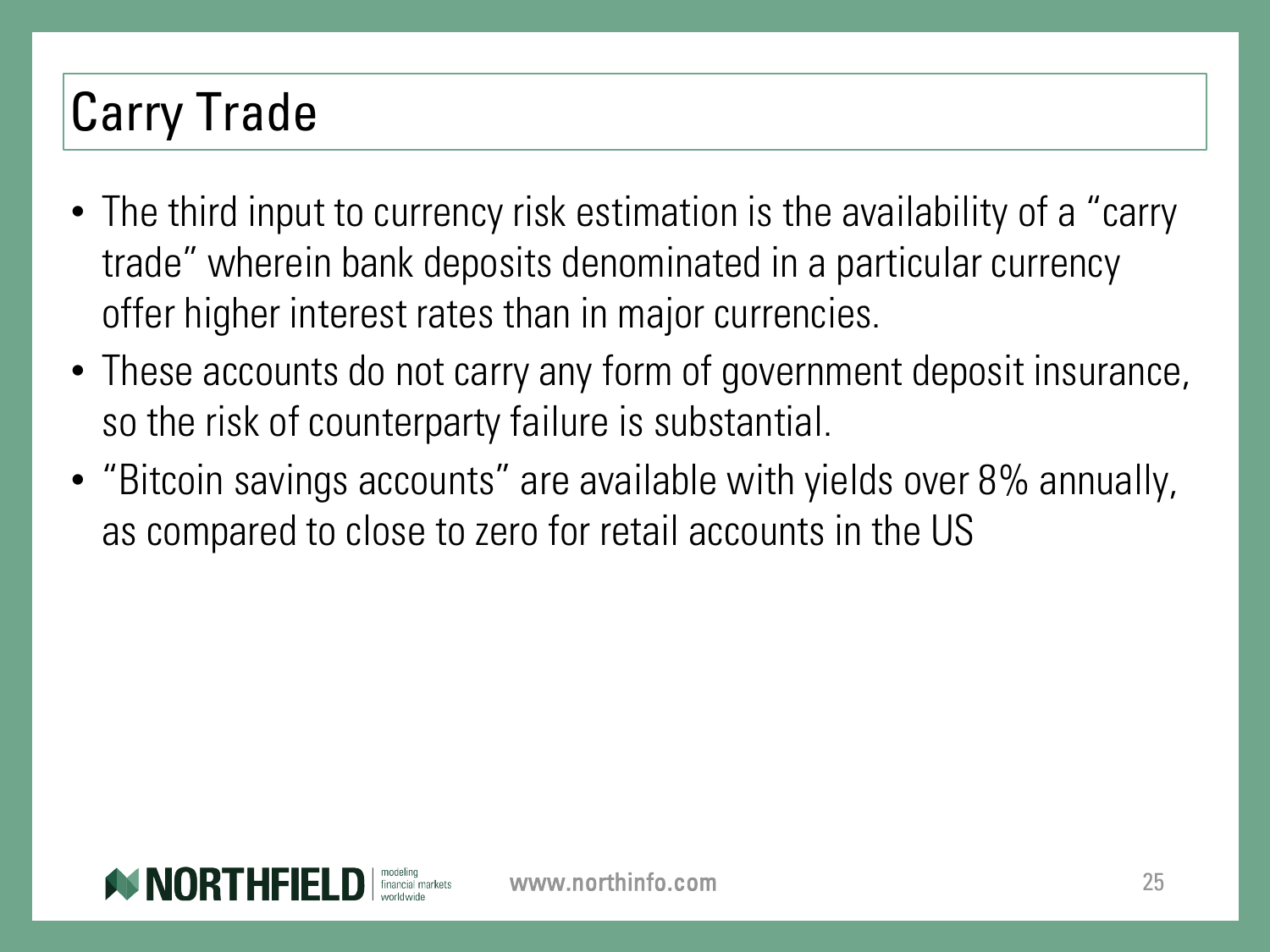#### Crypto Saves the Cost of a Trip to Panama

- Our final key input is the concept of "convenience yield". The anonymity and ease of global transactions has material economic value to certain market participants.
- While this is hard to quantify directly, there is a long history of low or negative interest rates in countries with tough banking secrecy laws
- In the 1980s, Swiss banks routinely offered negative interest rates on deposit accounts while US banks were offering a rate of around 5% (the maximum allowable under Federal Reserve Regulation Q until 1986).

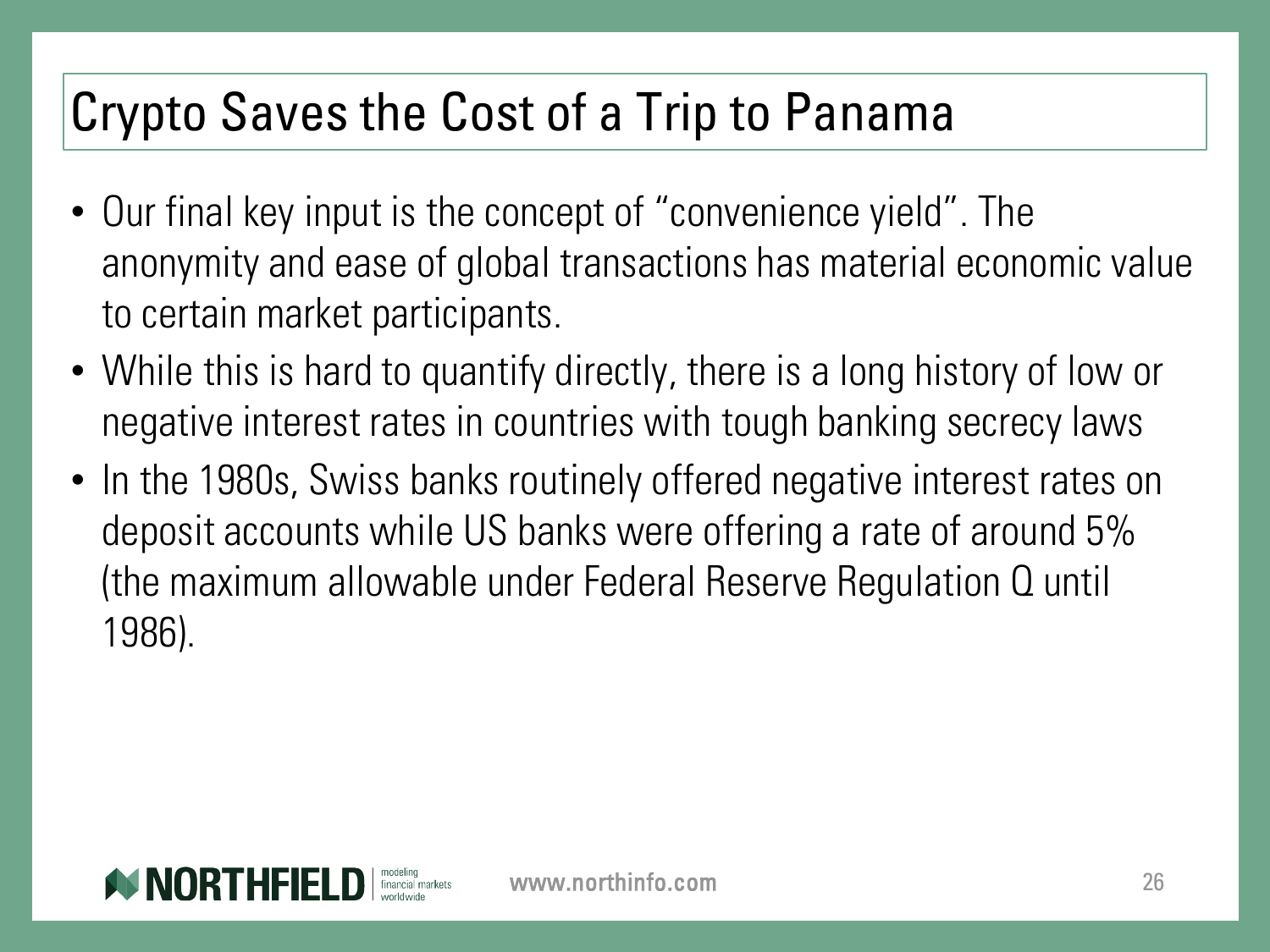#### Implied Risk Aversion

- At the current time the combination of convenience yield and interest premium is probably around 12-13% which implies a volatility equivalent (i.e. inclusive of higher moments) of at least 72%.
	- − For a derivation of this relationship see Estimating an Investor's Volatility/Return Tradeoff: The Answer is Always Six (northinfo.com).
- There is also a thinly traded Bitcoin Volatility Index (BVOL) and even less liquid linked "tokens".
	- − A useful discussion is presented in Alexander and Imeraj (SSRN, 2019). Values have been in the range of 5-6% per day which is consistent with an annualized volatility in excess of 80%.

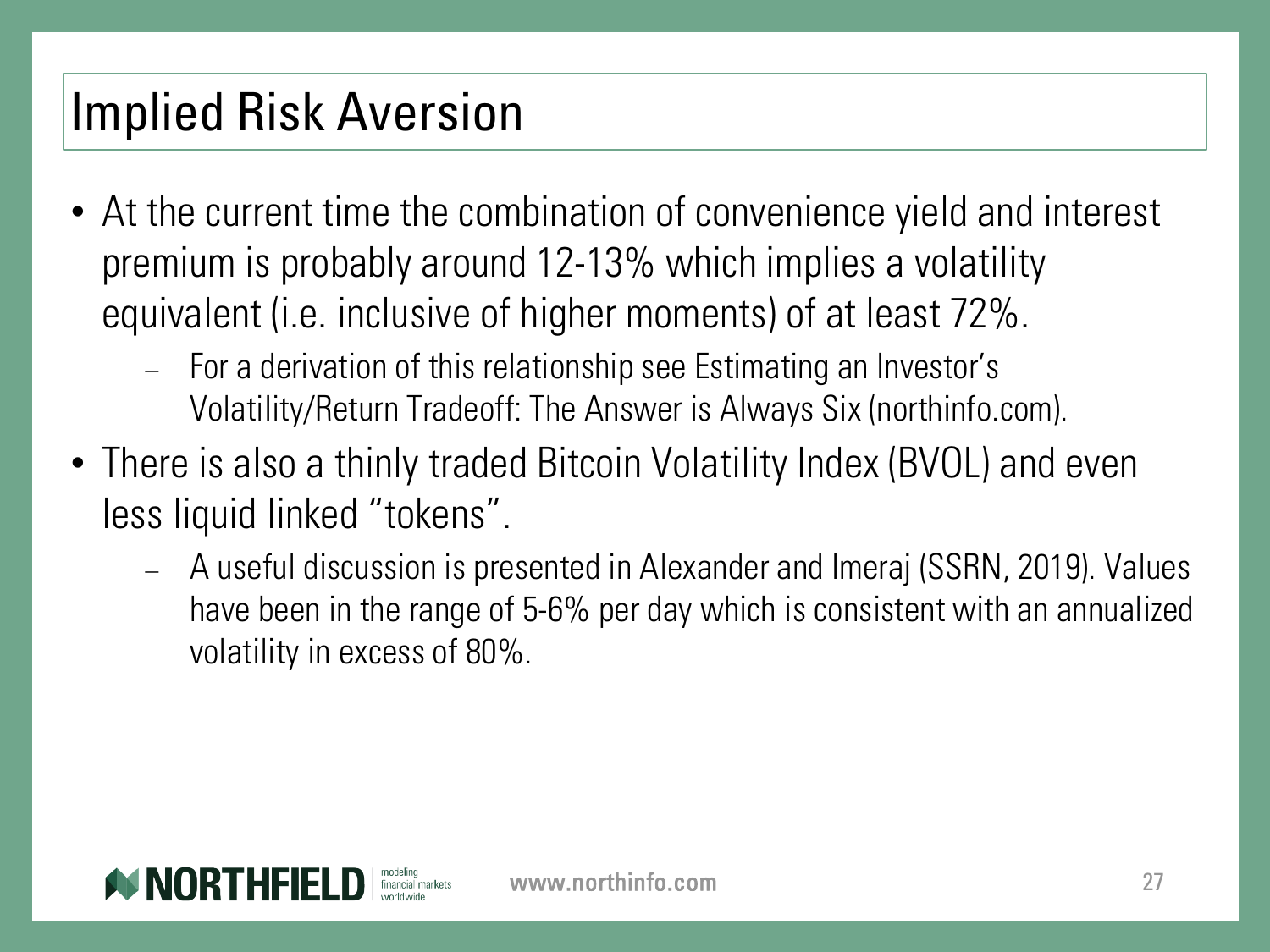

# Conclusions